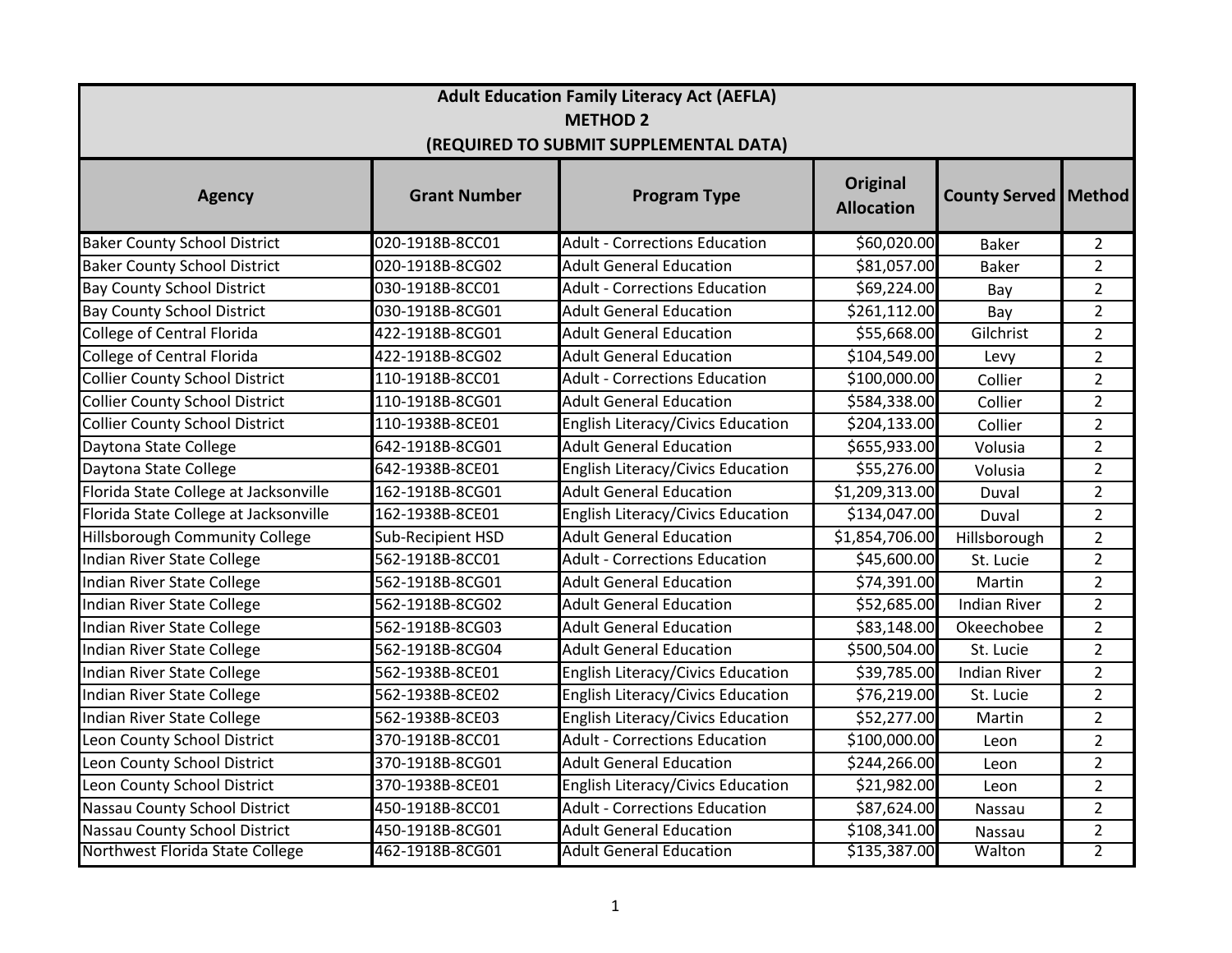| <b>Adult Education Family Literacy Act (AEFLA)</b>        |                     |                                          |                                      |                               |                |  |  |  |  |
|-----------------------------------------------------------|---------------------|------------------------------------------|--------------------------------------|-------------------------------|----------------|--|--|--|--|
| <b>METHOD 2</b><br>(REQUIRED TO SUBMIT SUPPLEMENTAL DATA) |                     |                                          |                                      |                               |                |  |  |  |  |
| <b>Agency</b>                                             | <b>Grant Number</b> | <b>Program Type</b>                      | <b>Original</b><br><b>Allocation</b> | <b>County Served   Method</b> |                |  |  |  |  |
| Northwest Florida State College                           | 462-1918B-8CG02     | <b>Adult General Education</b>           | \$230,674.00                         | Oklaoosa                      | $\overline{2}$ |  |  |  |  |
| Northwest Florida State College                           | 462-1938B-8CE01     | English Literacy/Civics Education        | \$27,258.00                          | Walton                        | $\overline{2}$ |  |  |  |  |
| Northwest Florida State College                           | 462-1938B-8CE02     | English Literacy/Civics Education        | \$37,827.00                          | Oklaoosa                      | $\overline{2}$ |  |  |  |  |
| Osceola County School District                            | 490-1918B-8CC01     | <b>Adult - Corrections Education</b>     | \$100,000.00                         | Osceola                       | $\overline{2}$ |  |  |  |  |
| Osceola County School District                            | 490-1918B-8CG01     | <b>Adult General Education</b>           | \$444,621.00                         | Osceola                       | $\overline{2}$ |  |  |  |  |
| Osceola County School District                            | 490-1938B-8CE01     | <b>English Literacy/Civics Education</b> | \$156,518.00                         | Osceola                       | $\overline{2}$ |  |  |  |  |
| Pensacola State College                                   | 172-1918B-8CG01     | <b>Adult General Education</b>           | \$189,986.00                         | Escambia                      | $\overline{2}$ |  |  |  |  |
| Pensacola State College                                   | 172-1938B-8CE01     | English Literacy/Civics Education        | \$37,711.00                          | Escambia                      | $\overline{2}$ |  |  |  |  |
| Pinellas County School District                           | 520-1918B-8CC01     | <b>Adult - Corrections Education</b>     | \$100,000.00                         | Pinellas                      | $\overline{2}$ |  |  |  |  |
| Pinellas County School District                           | 520-1918B-8CG01     | <b>Adult General Education</b>           | \$1,054,306.00                       | Pinellas                      | $\overline{2}$ |  |  |  |  |
| <b>Pinellas County School District</b>                    | 520-1938B-8CE01     | English Literacy/Civics Education        | \$137,570.00                         | Pinellas                      | $\overline{2}$ |  |  |  |  |
| Polk County School District                               | 530-1918B-8CC01     | <b>Adult - Corrections Education</b>     | \$100,000.00                         | Polk                          | $\overline{2}$ |  |  |  |  |
| Polk County School District                               | 530-1918B-8CG01     | <b>Adult General Education</b>           | \$1,000,260.00                       | Polk                          | $\overline{2}$ |  |  |  |  |
| Polk County School District                               | 530-1938B-8CE01     | English Literacy/Civics Education        | \$178,007.00                         | Polk                          | $\overline{2}$ |  |  |  |  |
| Santa Fe College                                          | 012-1918B-8CG01     | <b>Adult General Education</b>           | \$228,338.00                         | Alachua                       | $\overline{2}$ |  |  |  |  |
| Santa Fe College                                          | 012-1938B-8CE01     | <b>English Literacy/Civics Education</b> | \$34,777.00                          | Alachua                       | $\overline{2}$ |  |  |  |  |
| Santa Rosa County School District                         | 570-1918B-8CC01     | <b>Adult - Corrections Education</b>     | \$37,360.00                          | Santa Rosa                    | $\overline{2}$ |  |  |  |  |
| Santa Rosa County School District                         | 570-1918B-8CG01     | <b>Adult General Education</b>           | \$217,460.00                         | Santa Rosa                    | $\overline{2}$ |  |  |  |  |
| Santa Rosa County School District                         | 570-1938B-8CE01     | English Literacy/Civics Education        | \$13,184.00                          | Santa Rosa                    | $\overline{2}$ |  |  |  |  |
| South Florida State College                               | 282-1918B-8CG01     | <b>Adult General Education</b>           | \$38,560.00                          | Hardee                        | $\overline{2}$ |  |  |  |  |
| South Florida State College                               | 282-1918B-8CG02     | <b>Adult General Education</b>           | \$206,223.00                         | Highlands                     | $\overline{2}$ |  |  |  |  |
| South Florida State College                               | 282-1938B-8CE01     | English Literacy/Civics Education        | \$43,156.00                          | Highlands                     | $\overline{2}$ |  |  |  |  |
| South Florida State College                               | 282-1938B-8CE02     | English Literacy/Civics Education        | \$30,900.00                          | Hardee                        | $\overline{2}$ |  |  |  |  |
| St. Johns County School District                          | 550-1918B-8CC01     | <b>Adult - Corrections Education</b>     | \$90,920.00                          | St. Johns                     | $\overline{2}$ |  |  |  |  |
| St. Johns County School District                          | 550-1918B-8CG01     | <b>Adult General Education</b>           | \$166,564.00                         | St. Johns                     | $\overline{2}$ |  |  |  |  |
| St. Johns County School District                          | 550-1938B-8CE01     | English Literacy/Civics Education        | \$25,956.00                          | St. Johns                     | $\overline{2}$ |  |  |  |  |
| St. Johns River State College                             | 542-1918B-8CG01     | <b>Adult General Education</b>           | \$153,600.00                         | Putnam                        | $\overline{2}$ |  |  |  |  |